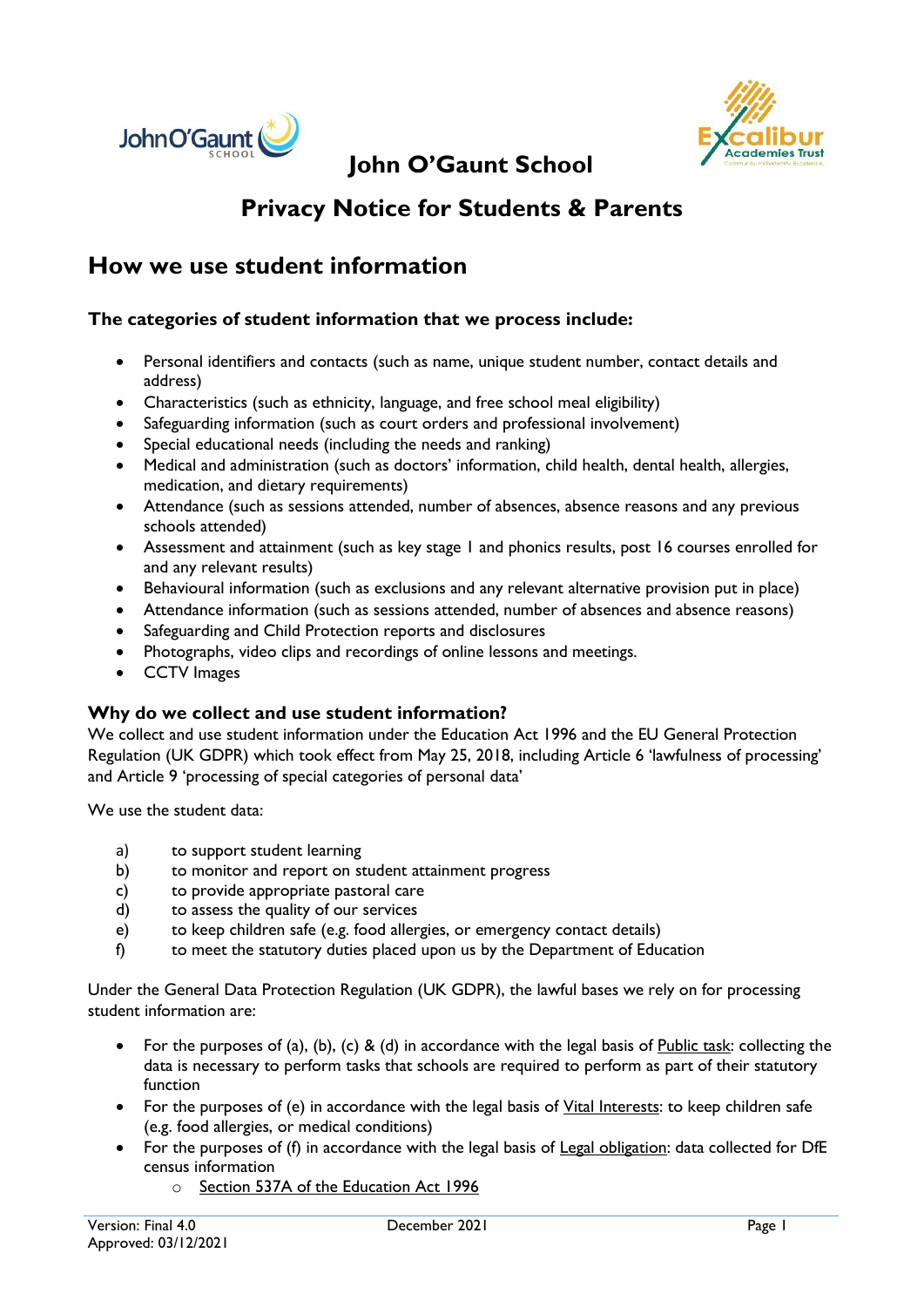- o The Education Act 1996 s29(3)
- o The Education (School Performance Information) (England) Regulations 2007
- o Regulations 5 and 8 School Information (England) Regulations 2008
- o The Education (Student Registration) (England) (Amendment) Regulations 2013

In addition, concerning any special category data:

## • Conditions a, b, c and d of UK GDPR – Article 9

## **Collecting student information**

We collect student information via admissions forms, Common transfer files from county or secure file transfer from previous school.

Student data is essential for the schools' operational use. Whilst the majority of student information you provide to us is mandatory, some of it requested on a voluntary basis. In order to comply with the data protection legislation, we will inform you at the point of collection, whether you are required to provide certain student information to us or if you have a choice in this.

Where we share student data such as school photographs on the school website, on social media or in the local press, you have a choice in this, and we request your consent for this to be shared. Consent can be withdrawn at any time by contacting the headteacher and asking for student photographs not to be shared where public have access.

### **Storing student data**

We hold student data in line with the recommendations of the Information and Records Management Society<http://irms.org.uk/page/SchoolsToolkit>

In practice this means we hold student data until the student reaches 25 years of age.

### **Who do we share student information with?**

We routinely share student information with:

- Schools and colleges that the students attend after leaving us
- Our local authority
- The Department for Education (DfE)
- Youth support services (students aged 13+)
- Excalibur Academies Trust
- School nurse and NHS

## **Aged 14+ qualifications**

For students enrolling for post 14 qualifications, the Learning Records Service will give us a student's unique learner number (ULN) and may also give us details about the student's learning or qualifications

#### **Why we regularly share student information**

We do not share information about our students with anyone without consent unless the law and our policies allow us to do so.

We share students' data with the Department for Education (DfE) on a statutory basis. This data sharing underpins school funding and educational attainment policy and monitoring.

We are required to share information about our students with the (DfE) under regulation 5 of The Education (Information About Individual Students) (England) Regulations 2013.

## **Data collection requirements:**

To find out more about the data collection requirements placed on us by the Department for Education (for example; via the school census) go to [https://www.gov.uk/education/data-collection-and-censuses-for](https://www.gov.uk/education/data-collection-and-censuses-for-schools)[schools.](https://www.gov.uk/education/data-collection-and-censuses-for-schools)

## **Youth support services**

#### **What is different about students aged 13+?**

Once our students reach the age of 13, we also pass student information to our local authority and / or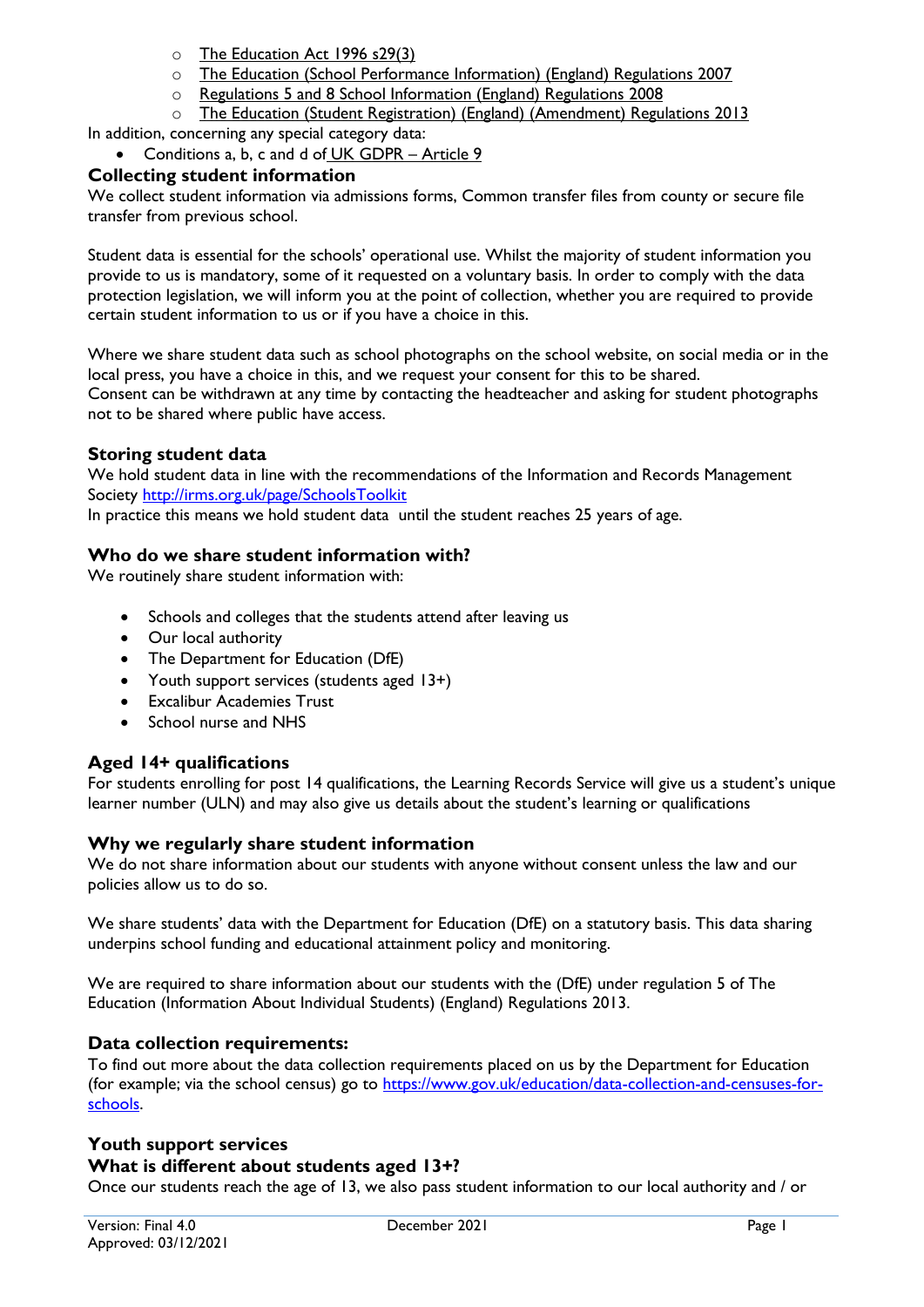provider of youth support services as they have responsibilities in relation to the education or training of 13-19 year olds under section 507B of the Education Act 1996.

This enables them to provide services as follows:

- youth support services
- careers advisers

A parent / guardian can request that **only** their child's name, address and date of birth is passed to their local authority or provider of youth support services by informing us. This right is transferred to the child / student once he/she reaches the age 16.

For more information about services for young people, please visit our local authority website.

## **Department for Education**

The Department for Education (DfE) collects personal data from educational settings and local authorities via various statutory data collections. We are required to share information about our students with the Department for Education (DfE) either directly or via our local authority for the purpose of those data collections, under:

We are required by law, to provide information about our students to the DfE as part of statutory data collections such as the school census and early years' census. Some of this information is then stored in the NPD. The law that allows this is the Education (Information About Individual Students) (England) Regulations 2013.

To find out more about the student information we share with the department, for the purpose of data collections, go to [https://www.gov.uk/education/data-collection-and-censuses-for-schools.](https://www.gov.uk/education/data-collection-and-censuses-for-schools)

To find out more about the NPD, go to [https://www.gov.uk/government/publications/national-student](https://www.gov.uk/government/publications/national-pupil-database-user-guide-and-supporting-information)[database-user-guide-and-supporting-information.](https://www.gov.uk/government/publications/national-pupil-database-user-guide-and-supporting-information)

The department may share information about our students from the NPD with third parties who promote the education or well-being of children in England by:

- conducting research or analysis
- producing statistics
- providing information, advice or guidance

The Department has robust processes in place to ensure the confidentiality of our data is maintained and there are stringent controls in place regarding access and use of the data. Decisions on whether DfE releases data to third parties are subject to a strict approval process and based on a detailed assessment of:

- who is requesting the data
- the purpose for which it is required
- the level and sensitivity of data requested: and
- the arrangements in place to store and handle the data

To be granted access to student information, organisations must comply with strict terms and conditions covering the confidentiality and handling of the data, security arrangements and retention and use of the data.

For more information about the department's data sharing process, please visit: <https://www.gov.uk/data-protection-how-we-collect-and-share-research-data>

For information about which organisations the department has provided student information, (and for which project), please visit the following website: [https://www.gov.uk/government/publications/national-](https://www.gov.uk/government/publications/national-pupil-database-requests-received)